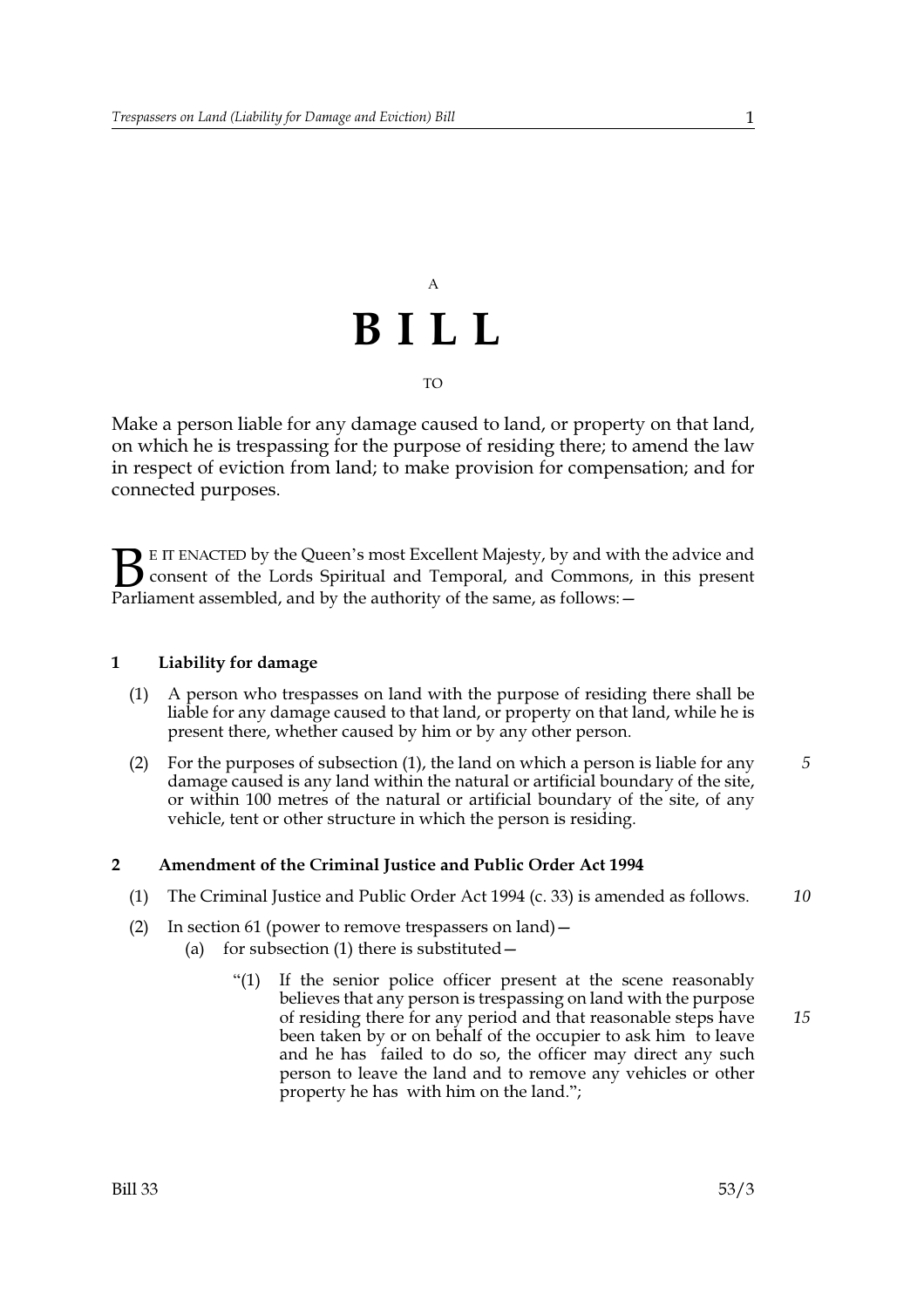- after subsection (1) there is inserted - $(b)$ 
	- $(1A)$ Where a local authority reasonably believes that any person is trespassing on land in its area for the purpose of residing there, and that reasonable steps have been taken by or on behalf of the occupier to ask him to leave and he has failed to do so, it may, with the agreement of the occupier, request the Chief Constable for the area to issue a direction under subsection (1) above for any such person to leave the land and to remove any vehicles or other property he has with him on the land, and the Chief Constable shall comply with any such request.
		- Where any person fails within 24 hours of the service of a  $(1B)$ direction issued in accordance with subsection (1A) to comply with the direction, the Chief Constable shall order the immediate removal of any vehicles or other property to a secure place approved by the local authority.
		- $(1C)$ A local authority may hold vehicles and property removed under subsection (1B) for a period not exceeding 3 months, subject to renewal on application to a magistrates' court.
	- Where a person has been trespassing on land for the purpose of  $(1D)$ residing there and where reasonable steps have been taken by 20 or on behalf of the occupier to ask him to leave and he has failed to do so, the landowner may within a period of one month from the recovery of his land submit to the local authority a bill for the cost of making good any damage caused by the person trespassing on the land to the extent that it is not made good by that person;
	- $(1E)$ A local authority which receives a bill under subsection (1D) shall reimburse the landowner for those costs which it deems reasonable in the circumstances and may dispose of property held in accordance with subsection (1C) to defray such reimbursement."
- (c) in subsection  $(9)$ , in the definition of "land", paragraph  $(b)(i)$  is omitted.

#### $\overline{3}$ **Register of travellers**

- $(1)$ The Secretary of State shall maintain a prescribed register of persons of no fixed abode, including those describing themselves as travellers.
- In this section "prescribed" means prescribed by regulations made by the  $(2)$ Secretary of State.
- The power to make regulations under this section is exercisable by statutory  $(3)$ instrument which shall be laid before, and approved by a resolution of, each House of Parliament.

#### $\overline{\mathbf{4}}$ **Expenses**

There shall be paid out of money provided by Parliament any expenditure incurred by the Secretary of State under or by virtue of this Act.

5

10

15

25

30

40

35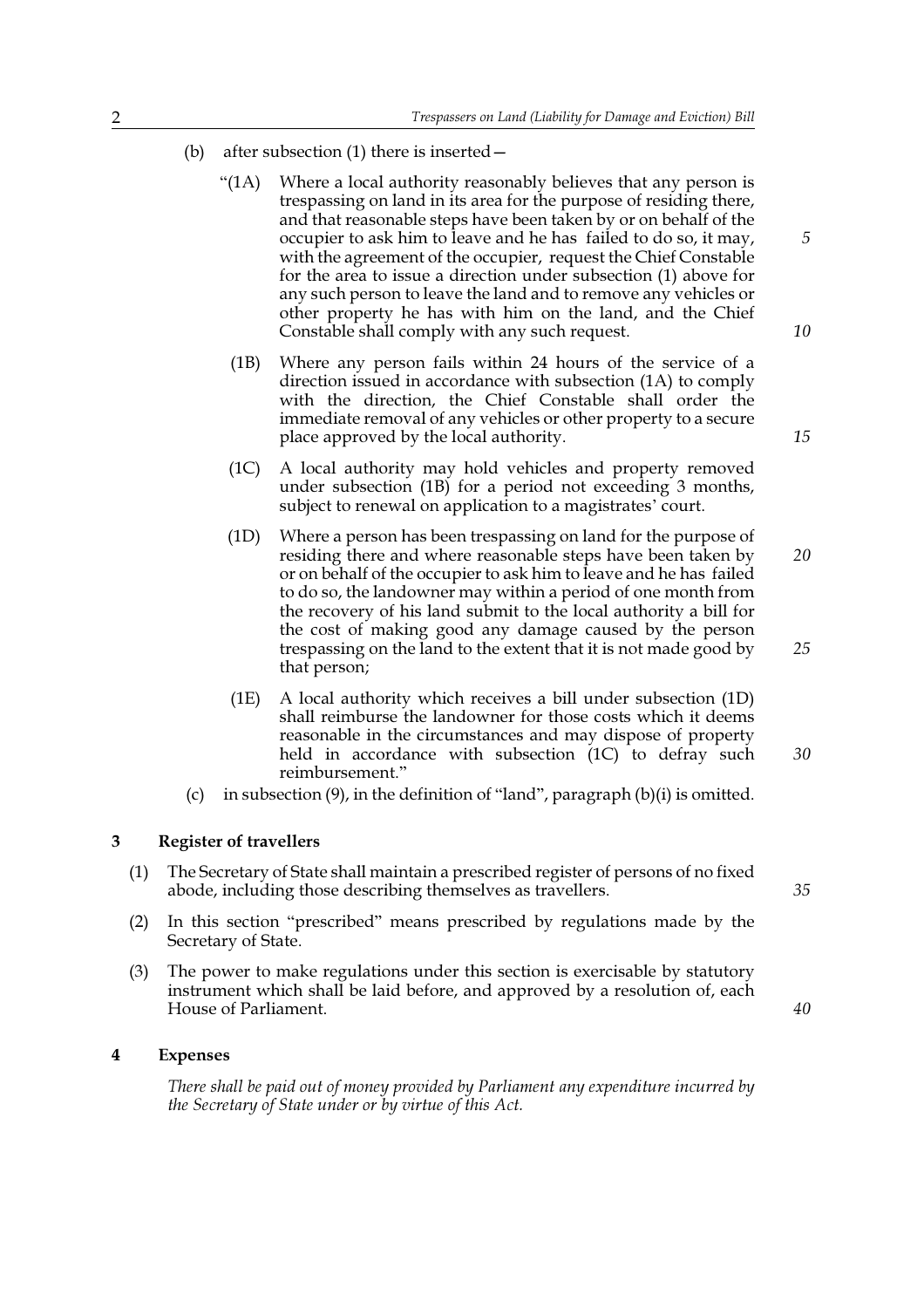## 5 Short title and extent

- (1) This Act may be cited as the Trespassers on Land (Liability for Damage and Eviction) Act 2004.
- (2) This Act extends to England and Wales only.